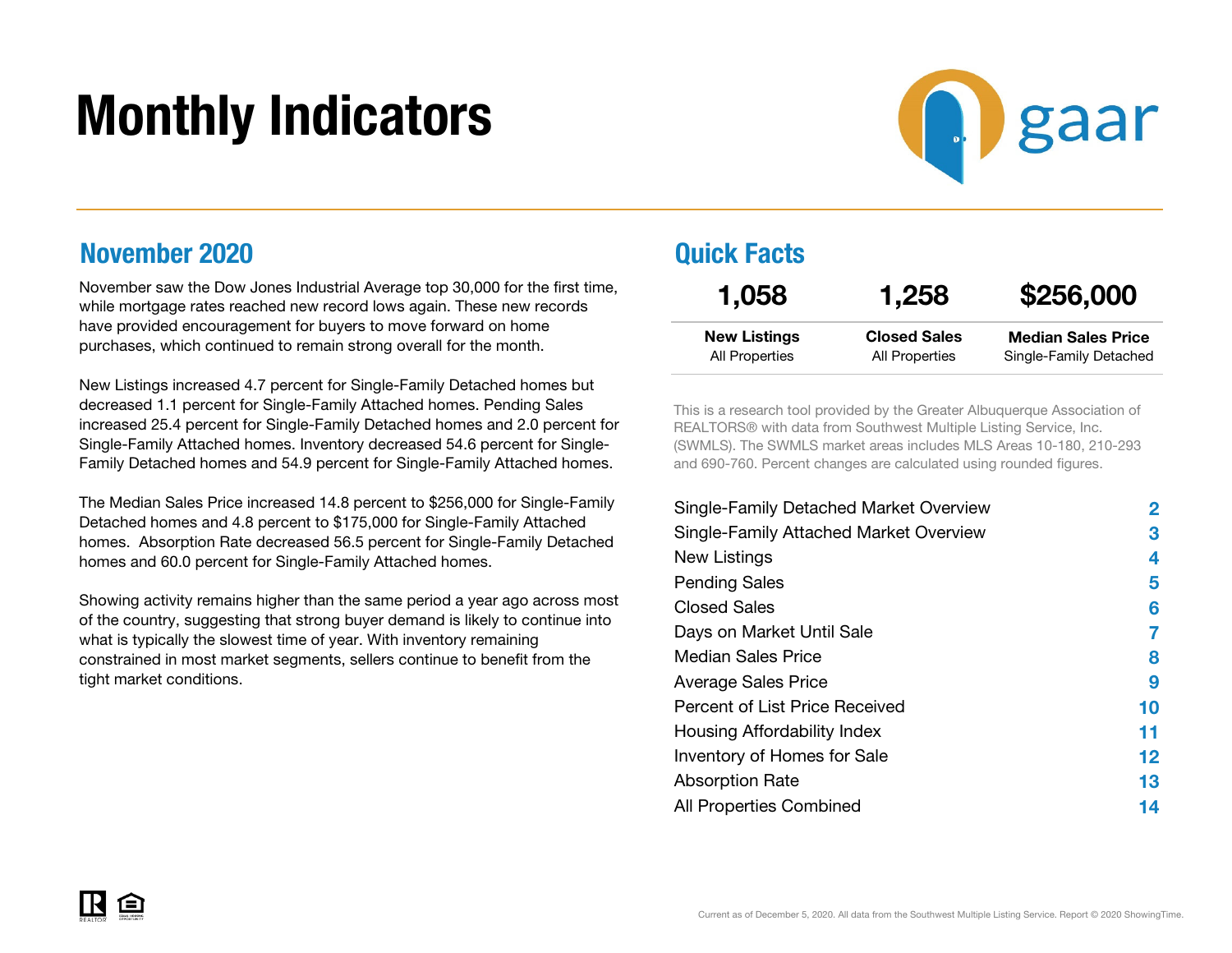### Single-Family Detached Market Overview

Key market metrics for the current month and year-to-date. Single-Family Detached properties only.



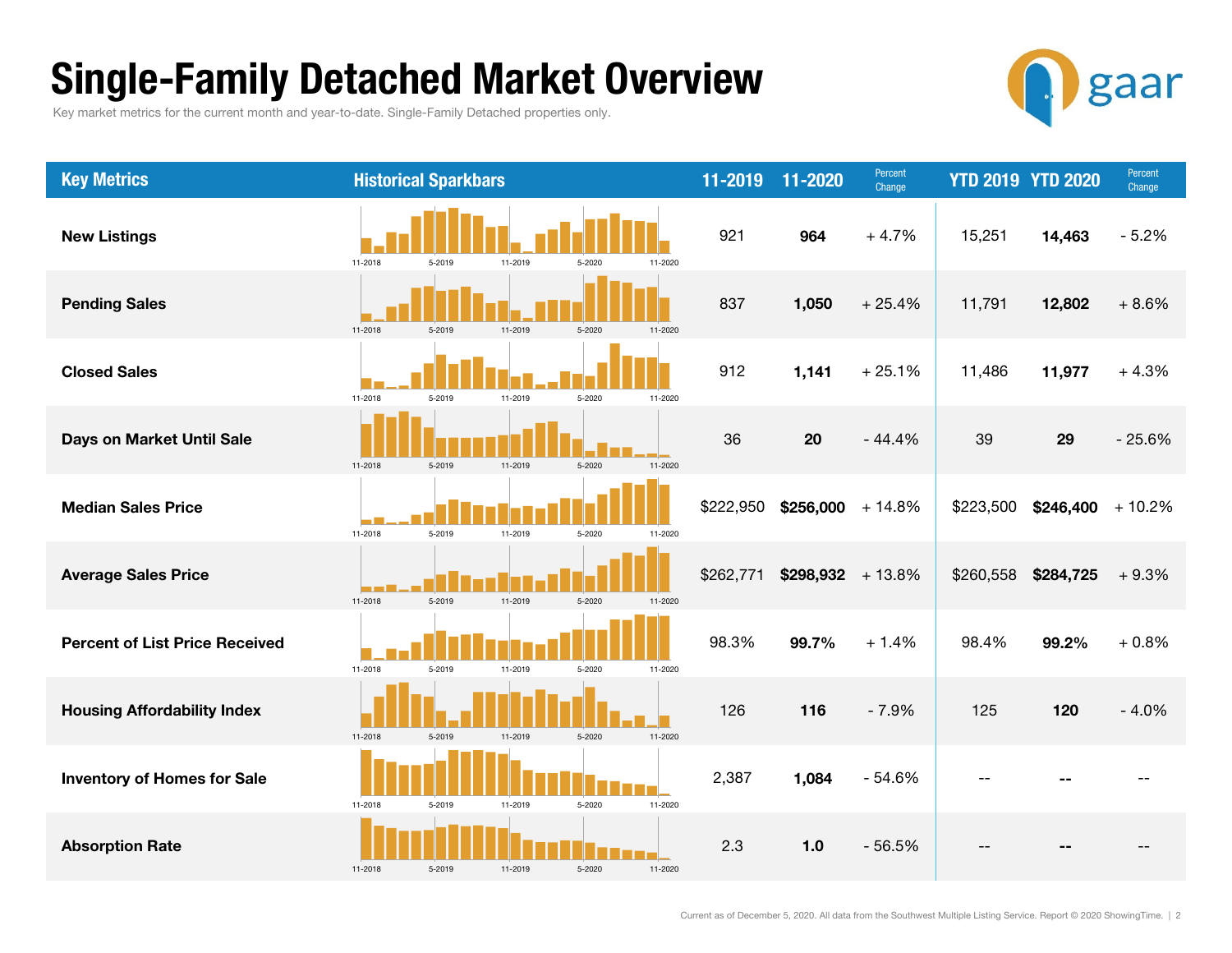### Single-Family Attached Market Overview

Key market metrics for the current month and year-to-date. Single-Family Attached properties only.



| <b>Key Metrics</b>                    | <b>Historical Sparkbars</b>                       | 11-2019   | 11-2020             | Percent<br>Change |           | <b>YTD 2019 YTD 2020</b> | Percent<br>Change |
|---------------------------------------|---------------------------------------------------|-----------|---------------------|-------------------|-----------|--------------------------|-------------------|
| <b>New Listings</b>                   | 11-2018<br>5-2019<br>11-2019<br>5-2020<br>11-2020 | 95        | 94                  | $-1.1%$           | 1,519     | 1,533                    | $+0.9%$           |
| <b>Pending Sales</b>                  | 11-2018<br>5-2019<br>11-2019<br>5-2020<br>11-2020 | 101       | 103                 | $+2.0%$           | 1,220     | 1,349                    | $+10.6%$          |
| <b>Closed Sales</b>                   | 11-2018<br>5-2019<br>11-2019<br>5-2020<br>11-2020 | 105       | 117                 | $+11.4%$          | 1,169     | 1,275                    | $+9.1%$           |
| Days on Market Until Sale             | 11-2018<br>5-2019<br>11-2019<br>5-2020<br>11-2020 | 34        | 14                  | $-58.8%$          | 40        | 26                       | $-35.0%$          |
| <b>Median Sales Price</b>             | 11-2018<br>5-2019<br>11-2019<br>5-2020<br>11-2020 | \$167,000 | \$175,000           | $+4.8%$           | \$159,000 | \$173,000                | $+8.8%$           |
| <b>Average Sales Price</b>            | 11-2018<br>5-2019<br>11-2019<br>5-2020<br>11-2020 |           | \$174,440 \$186,471 | $+6.9%$           | \$170,546 | \$182,527                | $+7.0%$           |
| <b>Percent of List Price Received</b> | 11-2018<br>5-2020<br>5-2019<br>11-2019<br>11-2020 | 98.2%     | 99.0%               | $+0.8%$           | 97.9%     | 98.7%                    | $+0.8%$           |
| <b>Housing Affordability Index</b>    | 5-2019<br>11-2019<br>5-2020<br>11-2020<br>11-2018 | 168       | 169                 | $+0.6%$           | 176       | 171                      | $-2.8%$           |
| <b>Inventory of Homes for Sale</b>    | 11-2018<br>5-2020<br>11-2020<br>5-2019<br>11-2019 | 215       | 97                  | $-54.9%$          |           |                          |                   |
| <b>Absorption Rate</b>                | 11-2018<br>11-2019<br>5-2020<br>11-2020<br>5-2019 | 2.0       | 0.8                 | $-60.0%$          |           |                          |                   |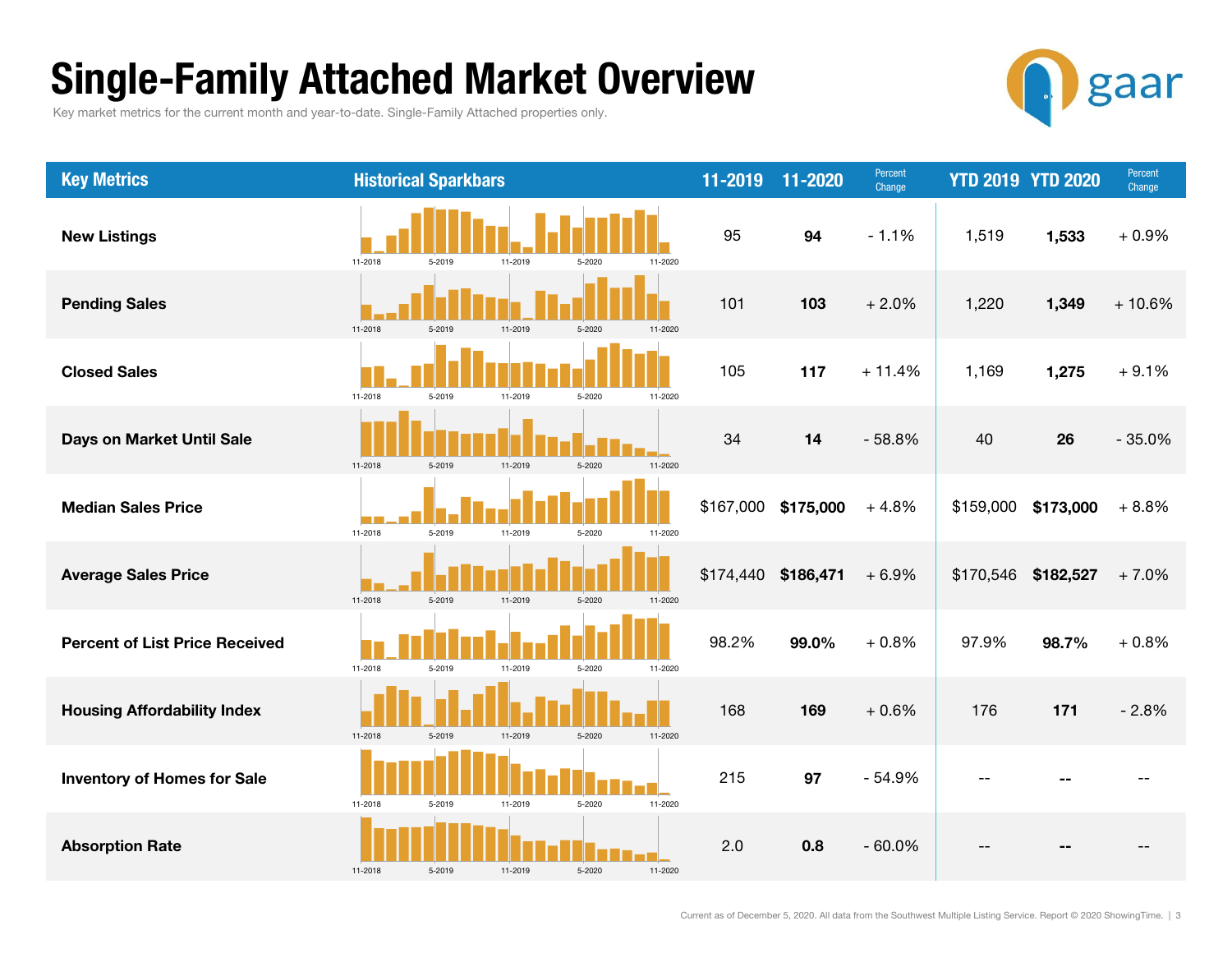### New Listings

A count of the properties that have been newly listed on the market in a given month.



#### 1,025 1049219596494Single-Family Detached Single-Family Attached November16,106 15,251 14,463 1,555 1,519 1,533 Single-Family Detached Single-Family Attached Year to Date2018 2019 2020- 10.1% + 4.7% $\%$  - 1.9% - 8.7% - 1.1% + 0.8% - 5.3% - 5.2% - 3.8% - 2.3% + 0.9% 2018 2019 2020 2018 2019 2020 2018 2019 2020 - 2.2% $\%$  - 10.1% + 4.7% - 1.9% - 8.7% - 1.1% + 0.8% - 5.3% - 5.2% - 3.8%

| <b>New Listings</b> | Single-Family<br>Detached | Year-Over-Year<br>Change | Single-Family<br>Attached | Year-Over-Year<br>Change |
|---------------------|---------------------------|--------------------------|---------------------------|--------------------------|
| Dec-2019            | 727                       | $-14.7%$                 | 84                        | $+10.5\%$                |
| Jan-2020.           | 1,118                     | $-3.4\%$                 | 154                       | $+42.6%$                 |
| Feb-2020            | 1,215                     | $+8.7\%$                 | 115                       | -5.7%                    |
| Mar-2020            | 1,380                     | $-8.1\%$                 | 149                       | $-3.2\%$                 |
| Apr-2020            | 1.155                     | $-28.9%$                 | 124                       | $-24.8%$                 |
| May-2020            | 1,439                     | $-10.6%$                 | 145                       | $-9.9\%$                 |
| Jun-2020            | 1,448                     | $-14.1%$                 | 145                       | $-9.9\%$                 |
| Jul-2020            | 1.570                     | $+0.4%$                  | 153                       | $-2.5%$                  |
| Aug-2020            | 1,414                     | $-6.8\%$                 | 144                       | $+1.4%$                  |
| Sep-2020            | 1,397                     | $+10.2%$                 | 160                       | $+25.0%$                 |
| Oct-2020            | 1,363                     | $+5.9%$                  | 150                       | $+19.0\%$                |
| <b>Nov-2020</b>     | 964                       | $+4.7%$                  | 94                        | $-1.1\%$                 |
| 12-Month Avg        | 1,266                     | $-5.7\%$                 | 135                       | $+1.4%$                  |

#### Historical New Listings by Month

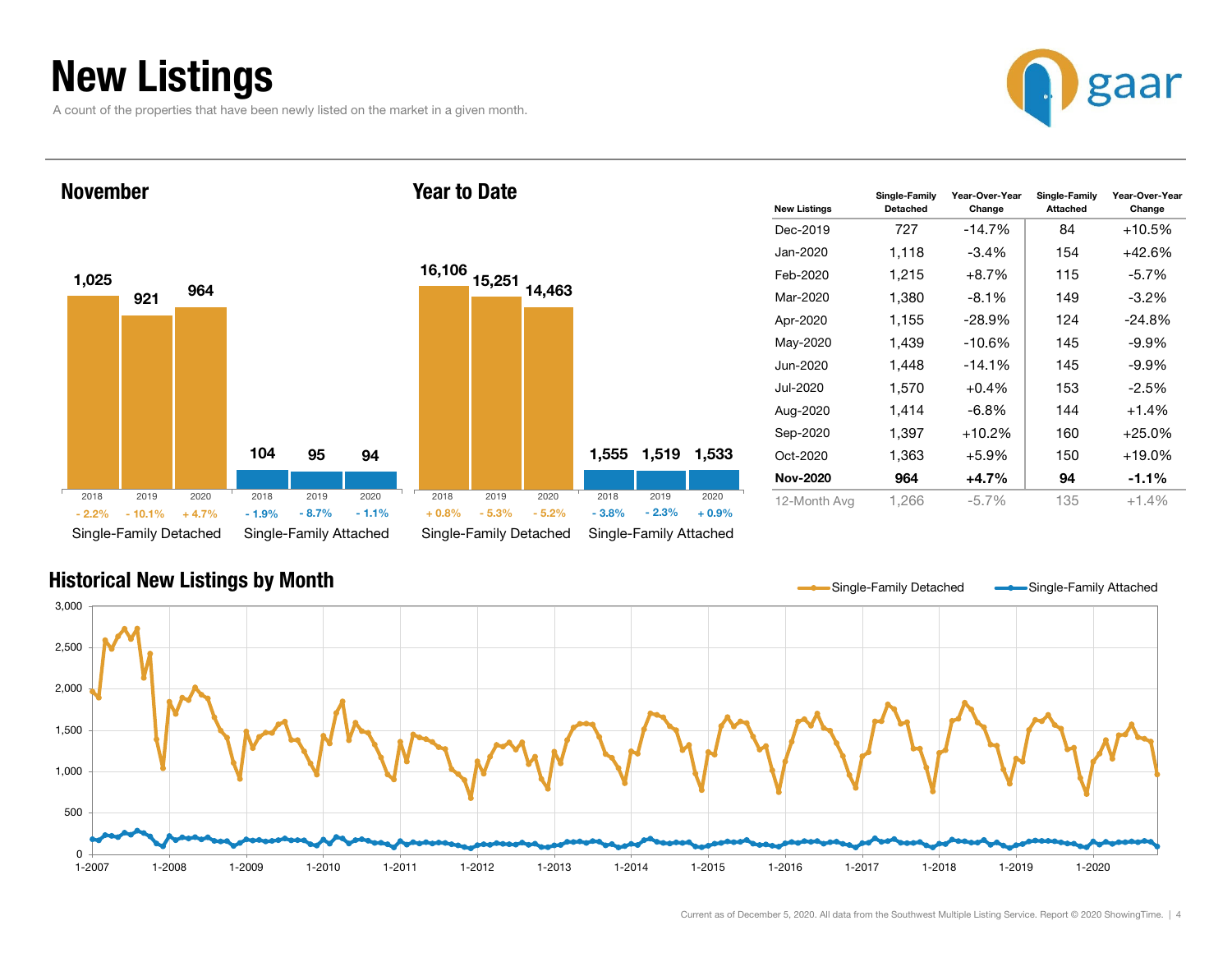### Pending Sales

A count of the properties on which offers have been accepted in a given month.





| <b>Pending Sales</b> | Single-Family<br>Detached | Year-Over-Year<br>Change | Single-Family<br>Attached | Year-Over-Year<br>Change |
|----------------------|---------------------------|--------------------------|---------------------------|--------------------------|
| Dec-2019             | 707                       | $+4.0\%$                 | 72                        | -8.9%                    |
| Jan-2020             | 980                       | $+9.7\%$                 | 122                       | +50.6%                   |
| Feb-2020             | 1,007                     | $+6.1%$                  | 115                       | +18.6%                   |
| Mar-2020             | 1.005                     | $-17.4%$                 | 97                        | $-17.1%$                 |
| Apr-2020             | 972                       | $-21.7%$                 | 109                       | $-17.4%$                 |
| May-2020             | 1,296                     | +11.5%                   | 135                       | $+22.7%$                 |
| Jun-2020             | 1.420                     | $+19.9%$                 | 147                       | +18.5%                   |
| Jul-2020             | 1.336                     | $+7.9%$                  | 127                       | $+0.8%$                  |
| Aug-2020             | 1,304                     | $+16.3%$                 | 128                       | +11.3%                   |
| Sep-2020             | 1,203                     | $+26.2%$                 | 150                       | $+36.4%$                 |
| $Oct-2020$           | 1,229                     | $+23.4%$                 | 116                       | $+8.4%$                  |
| <b>Nov-2020</b>      | 1,050                     | +25.4%                   | 103                       | $+2.0\%$                 |
| 12-Month Avg         | 1,126                     | $+8.3%$                  | 118                       | $+9.4%$                  |

#### Historical Pending Sales by Month

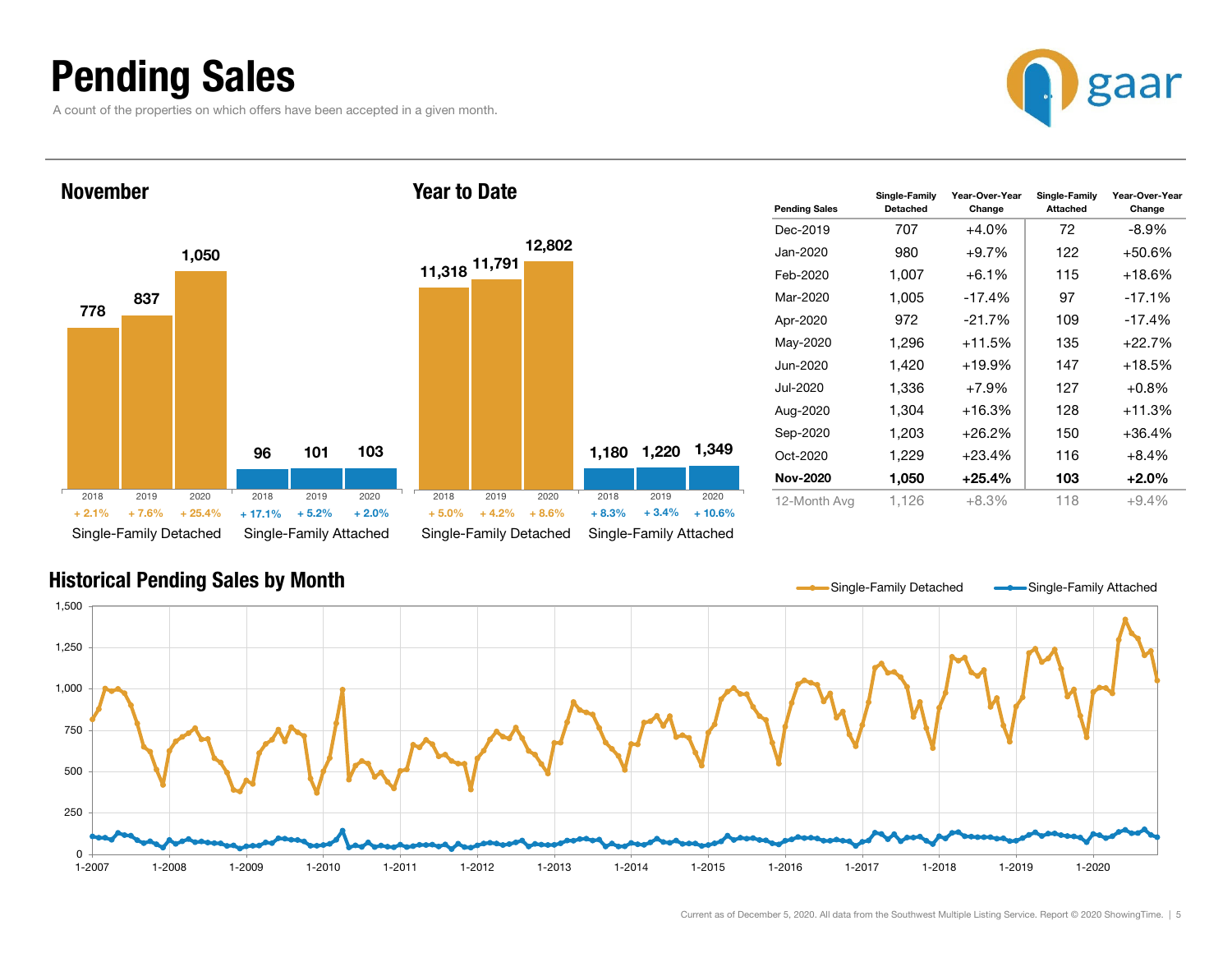### Closed Sales

A count of the actual sales that closed in a given month.





| <b>Closed Sales</b> | Single-Family<br>Detached | Year-Over-Year<br>Change | Single-Family<br>Attached | Year-Over-Year<br>Change |
|---------------------|---------------------------|--------------------------|---------------------------|--------------------------|
| Dec-2019            | 969                       | $+17.0%$                 | 107                       | $+7.0%$                  |
| .lan-2020           | 774                       | $+5.7%$                  | 104                       | $+31.6%$                 |
| Feb-2020            | 817                       | $+7.8\%$                 | 96                        | $+43.3%$                 |
| Mar-2020            | 999                       | $+1.7%$                  | 104                       | $+3.0%$                  |
| Apr-2020            | 959                       | $-15.8%$                 | 96                        | $-7.7\%$                 |
| May-2020            | 921                       | $-28.5%$                 | 111                       | $-18.4%$                 |
| Jun-2020            | 1,151                     | $+2.4%$                  | 132                       | $+21.1%$                 |
| Jul-2020            | 1,475                     | $+22.9%$                 | 139                       | $+6.1%$                  |
| Aug-2020            | 1,269                     | $+1.7%$                  | 129                       | $+2.4%$                  |
| Sep-2020            | 1,234                     | $+15.5\%$                | 121                       | $+14.2%$                 |
| $Oct-2020$          | 1,237                     | +19.5%                   | 126                       | $+20.0\%$                |
| <b>Nov-2020</b>     | 1,141                     | $+25.1%$                 | 117                       | $+11.4%$                 |
| 12-Month Avg        | 1.079                     | $+5.1%$                  | 115                       | $+8.9%$                  |

#### Historical Closed Sales by Month

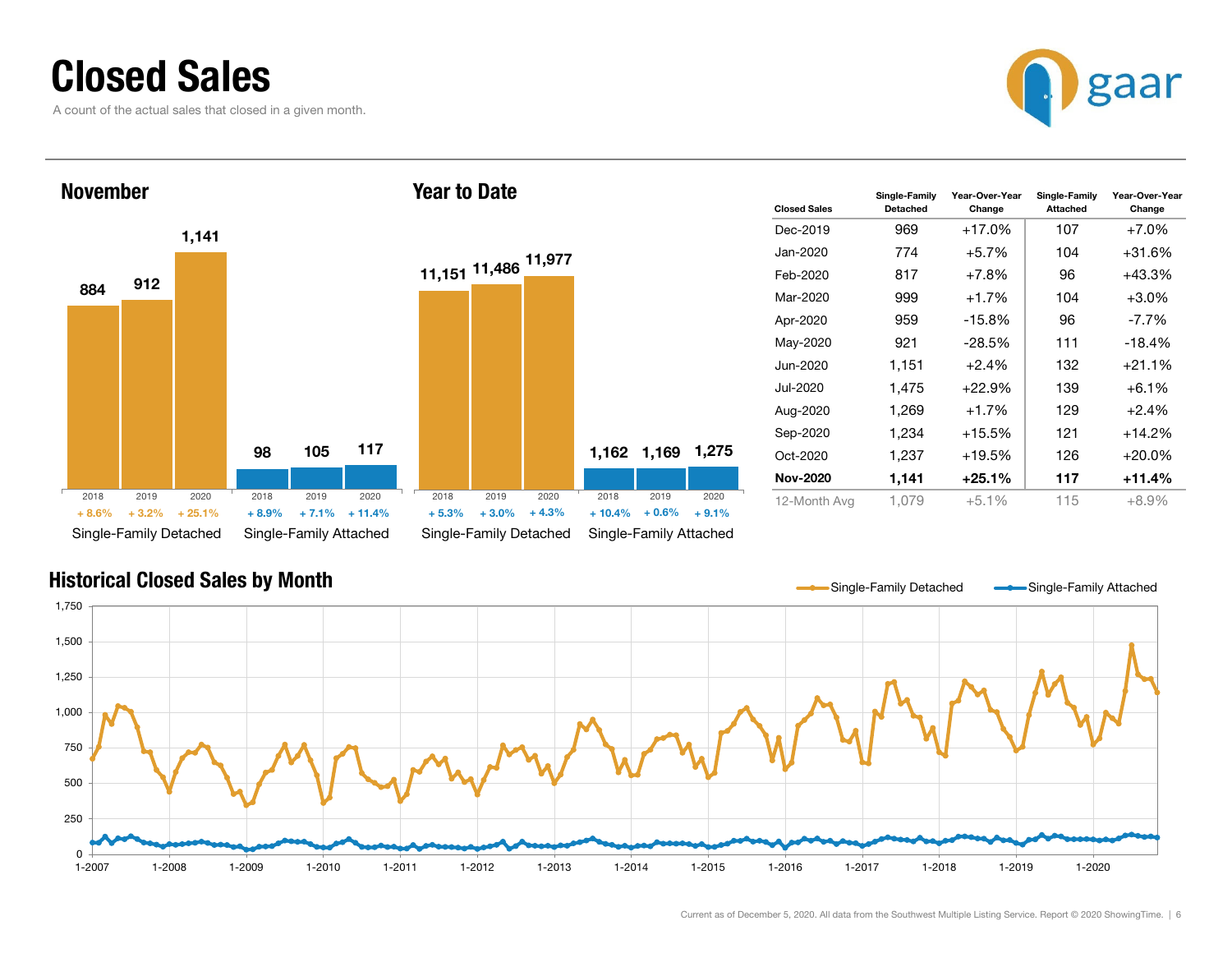### Days on Market Until Sale

Average number of days between when a property is listed and when an offer is accepted in a given month.





| <b>Davs on Market</b> | Single-Family<br><b>Detached</b> | Year-Over-Year<br>Change | Single-Family<br>Attached | Year-Over-Year<br>Change |
|-----------------------|----------------------------------|--------------------------|---------------------------|--------------------------|
| Dec-2019              | 41                               | $-21.2\%$                | 50                        | $+4.2%$                  |
| Jan-2020              | 45                               | $-10.0\%$                | 34                        | $-27.7%$                 |
| Feb-2020              | 46                               | $-14.8\%$                | 32                        | $-45.8%$                 |
| Mar-2020              | 37                               | $-26.0\%$                | 27                        | $-44.9%$                 |
| Apr-2020              | 33                               | $-21.4%$                 | 36                        | $-5.3\%$                 |
| May-2020              | 23                               | -30.3%                   | 24                        | $-38.5%$                 |
| Jun-2020              | 30                               | $-11.8%$                 | 31                        | $-18.4%$                 |
| Jul-2020              | 26                               | $-21.2\%$                | 30                        | $-14.3%$                 |
| Aug-2020              | 26                               | $-23.5%$                 | 25                        | $-30.6%$                 |
| Sep-2020              | 21                               | -38.2%                   | 20                        | $-42.9%$                 |
| Oct-2020              | 21                               | $-41.7%$                 | 17                        | $-58.5%$                 |
| <b>Nov-2020</b>       | 20                               | $-44.4\%$                | 14                        | -58.8%                   |
| 12-Month Avg*         | 30                               | $-25.4%$                 | 28                        | $-30.8%$                 |

average of the individual figures above.

\* Days on Market for all properties from December 2019 through November 2020. This is not the



#### Historical Days on Market Until Sale by Month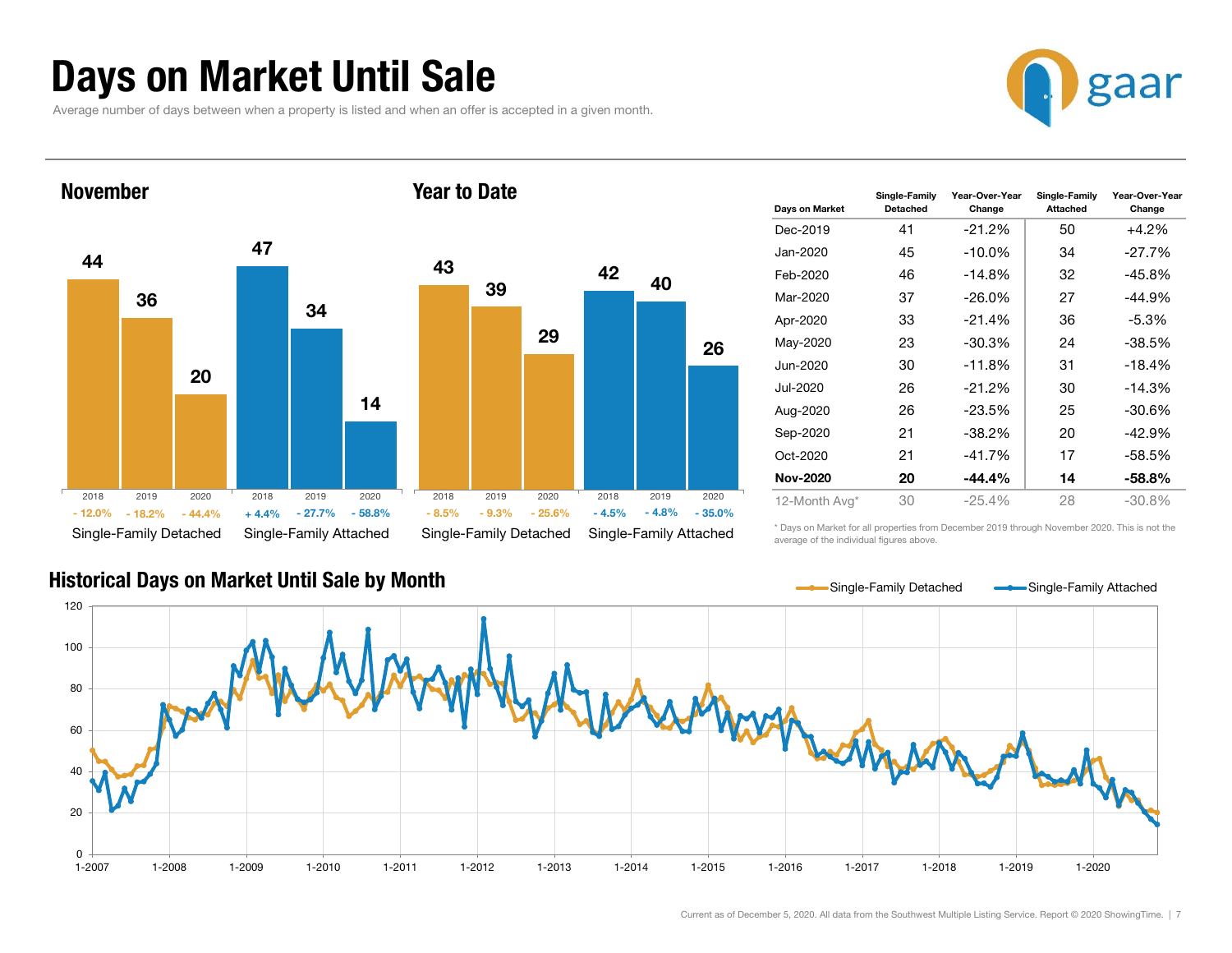### Median Sales Price

November

Point at which half of the sales sold for more and half sold for less, not accounting for seller concessions, in a given month.



Year to Date



| <b>Median Sales Price</b> | Single-Family<br><b>Detached</b> | Year-Over-Year<br>Change | Single-Family<br>Attached | Year-Over-Year<br>Change |
|---------------------------|----------------------------------|--------------------------|---------------------------|--------------------------|
| Dec-2019                  | \$226,000                        | $+7.6%$                  | \$175,000                 | +16.7%                   |
| Jan-2020                  | \$222,500                        | $+10.0\%$                | \$165,000                 | +13.8%                   |
| Feb-2020                  | \$230,000                        | +12.7%                   | \$170,000                 | +13.4%                   |
| Mar-2020                  | \$237,000                        | $+11.0%$                 | \$173,500                 | +11.9%                   |
| Apr-2020                  | \$236.000                        | $+8.8\%$                 | \$163,750                 | -8.1%                    |
| May-2020                  | \$230,000                        | $+0.9%$                  | \$167,500                 | $+6.0\%$                 |
| Jun-2020                  | \$242,500                        | $+3.2\%$                 | \$167,950                 | +10.5%                   |
| Jul-2020                  | \$251,000                        | $+8.3%$                  | \$175,000                 | $+3.6\%$                 |
| Aug-2020                  | \$259,000                        | $+14.1%$                 | \$184,900                 | +12.5%                   |
| Sep-2020                  | \$256,000                        | $+13.8%$                 | \$186,500                 | +18.2%                   |
| $Oct-2020$                | \$264,000                        | $+14.8%$                 | \$175,250                 | +11.6%                   |
| <b>Nov-2020</b>           | \$256,000                        | +14.8%                   | \$175,000                 | +4.8%                    |
| 12-Month Avg*             | \$245,000                        | $+10.4%$                 | \$173,500                 | $+9.8\%$                 |

\* Median Sales Price for all properties from December 2019 through November 2020. This is not the average of the individual figures above.



#### Historical Median Sales Price by Month

Current as of December 5, 2020. All data from the Southwest Multiple Listing Service. Report © 2020 ShowingTime. | 8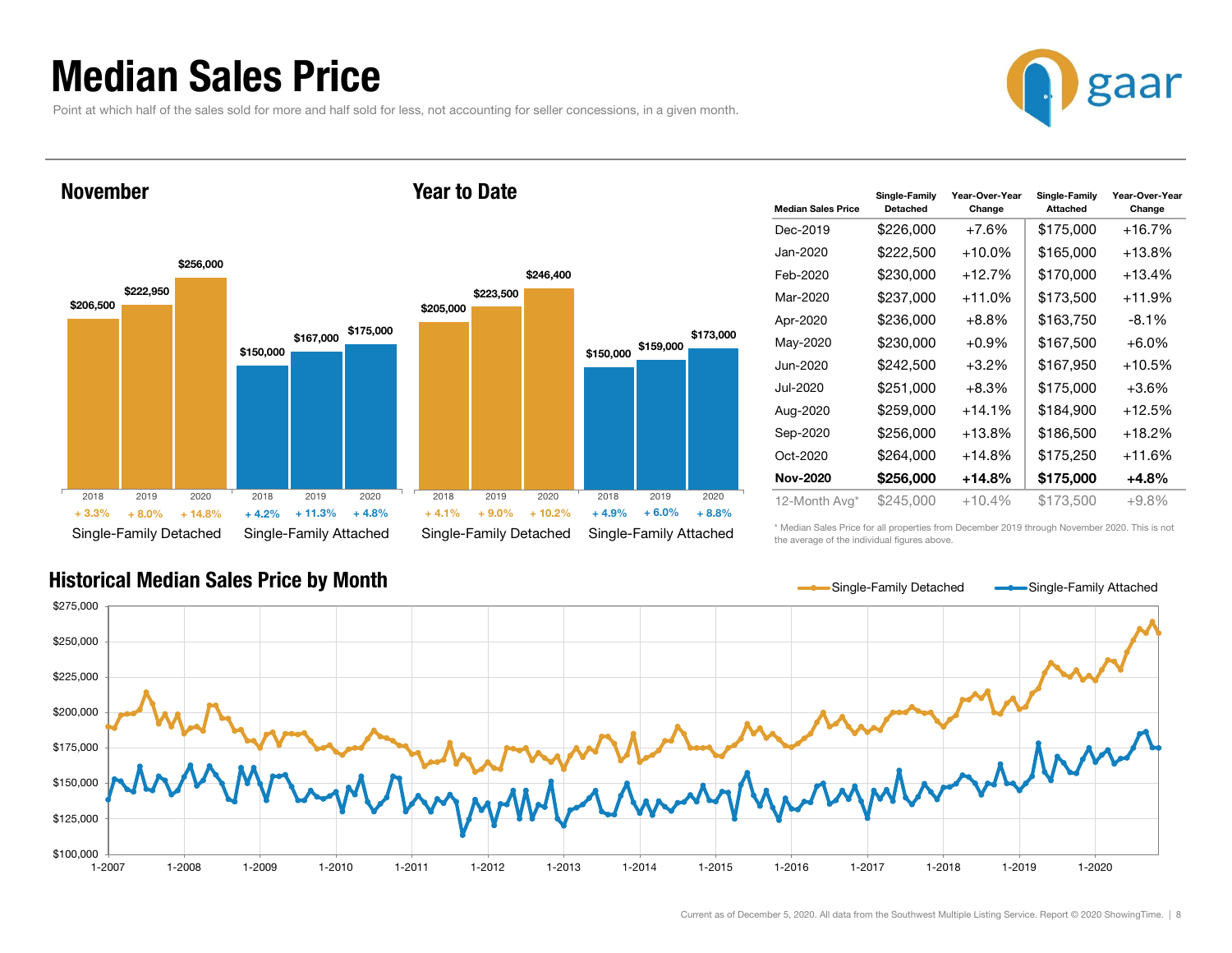### Average Sales Price

Average sales price for all closed sales, not accounting for seller concessions, in a given month.



\$247,591 \$159,524 \$262,771 \$174,440 \$186,471 \$298,932 Single-Family Detached Single-Family Attached November\$241,199 \$163,078 \$170,546 \$260,558 \$284,725 \$182,527 Single-Family Detached Single-Family Attached Year to Date2018 2019 2020 $+ 6.1%$  $\%$  + 6.1% + 13.8% - 0.2%  $\%$  - 0.2% + 9.4% + 6.9% + 2.4% + 8.0% + 9.3% + 6.1% + 4.6% + 7.0% 2018 2019 2020 2018 2019 2020 2018 2019 2020 + 3.5% $+ 0.2\%$   $+ 9.4\%$   $+ 6.9\%$   $+ 2.4\%$   $+ 8.0\%$   $+ 9.3\%$   $+ 6.1\%$ 

| Avg. Sales Price | Single-Family<br>Detached | Year-Over-Year<br>Change | Single-Family<br>Attached | Year-Over-Year<br>Change |
|------------------|---------------------------|--------------------------|---------------------------|--------------------------|
| Dec-2019         | \$264,476                 | $+6.8%$                  | \$177,511                 | $+14.9%$                 |
| Jan-2020         | \$256,862                 | $+2.4%$                  | \$170,820                 | $+16.1\%$                |
| Feb-2020         | \$266,669                 | $+9.8%$                  | \$184,912                 | $+21.7%$                 |
| Mar-2020         | \$275,333                 | $+10.7%$                 | \$180,546                 | $+7.3%$                  |
| Apr-2020         | \$270,758                 | $+4.3%$                  | \$174,195                 | $-8.7\%$                 |
| May-2020         | \$264,120                 | $-0.8%$                  | \$171,582                 | $+4.6%$                  |
| Jun-2020         | \$279,770                 | $+3.1%$                  | \$176,949                 | $+1.6%$                  |
| Jul-2020         | \$289,618                 | $+9.4%$                  | \$183,243                 | $+3.5%$                  |
| Aug-2020         | \$299,329                 | $+15.8%$                 | \$197,853                 | $+13.2%$                 |
| Sep-2020         | \$294,999                 | $+13.0\%$                | \$191,493                 | $+12.9%$                 |
| Oct-2020         | \$308,267                 | $+14.5%$                 | \$185,087                 | $+8.4%$                  |
| <b>Nov-2020</b>  | \$298,932                 | +13.8%                   | \$186,471                 | +6.9%                    |
| 12-Month Avg*    | \$283,209                 | $+9.1%$                  | \$182,139                 | $+7.6%$                  |

#### Historical Average Sales Price by Month

\* Avg. Sales Price for all properties from December 2019 through November 2020. This is not the average of the individual figures above.

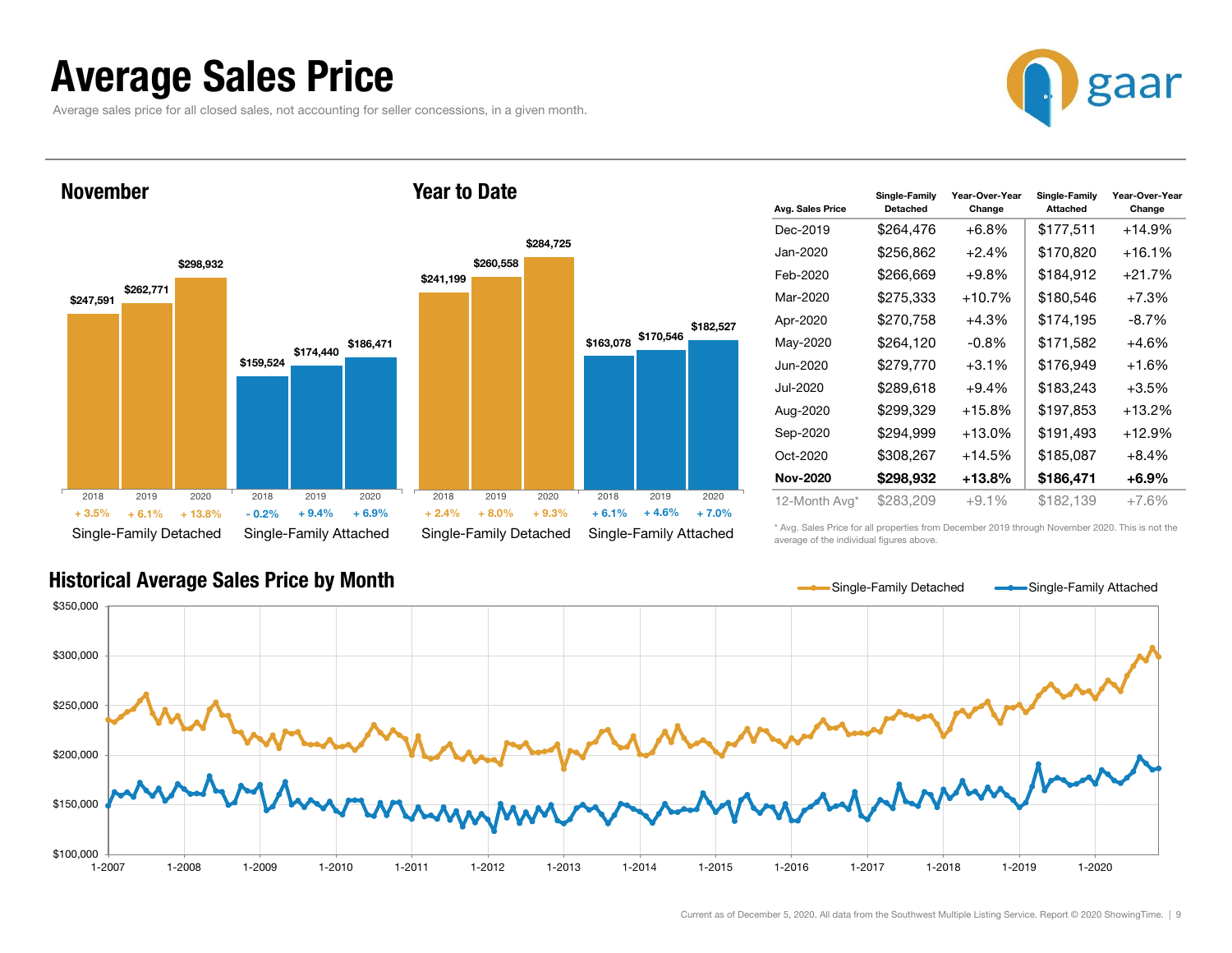### Percent of List Price Received

Percentage found when dividing a property's sales price by its most recent list price, then taking the average for all properties sold in a given month, not accounting for seller concessions.



97.9% 98.3% 99.7% 97.5% 98.2% 99.0% Single-Family Detached Single-Family Attached November98.1% 98.4% 99.2% 97.5% 97.9% 98.7% Single-Family Detached Single-Family Attached Year to Date2018 2019 2020 $\%$  + 0.4% + 1.4% + 0.8%  $\%$  + 1.4% + 0.8% + 0.7% + 0.8% + 0.1% + 0.3% + 0.8% + 0.5% + 0.4% + 0.8% 2018 2019 2020 2018 2019 2020 2018 2019 2020 - 0.1% $+ 0.8\% + 0.7\% + 0.8\% + 0.1\% + 0.3\% + 0.8\% + 0.5\%$ 

| Pct. of List Price<br>Received | Single-Family<br><b>Detached</b> | Year-Over-Year<br>Change | Single-Family<br>Attached | Year-Over-Year<br>Change |
|--------------------------------|----------------------------------|--------------------------|---------------------------|--------------------------|
| Dec-2019                       | 98.2%                            | $+0.9\%$                 | 97.3%                     | $-0.1%$                  |
| Jan-2020                       | 98.1%                            | $+0.3\%$                 | 97.2%                     | $+1.3%$                  |
| Feb-2020                       | 98.4%                            | $+0.7%$                  | 98.0%                     | $0.0\%$                  |
| Mar-2020                       | 98.8%                            | $+0.6\%$                 | 98.8%                     | $+0.9%$                  |
| Apr-2020                       | 98.9%                            | $+0.2\%$                 | 97.9%                     | $-0.5%$                  |
| May-2020                       | 98.9%                            | $0.0\%$                  | 98.8%                     | $+0.6%$                  |
| Jun-2020                       | 98.9%                            | $+0.4%$                  | 98.2%                     | $-0.3%$                  |
| Jul-2020                       | 99.5%                            | $+0.8%$                  | 98.9%                     | $+1.1\%$                 |
| Aug-2020                       | 99.5%                            | $+0.8\%$                 | 99.8%                     | $+2.0%$                  |
| Sep-2020                       | 99.8%                            | $+1.4%$                  | 99.4%                     | $+1.0%$                  |
| Oct-2020                       | 99.7%                            | $+1.4%$                  | 99.4%                     | $+2.3%$                  |
| <b>Nov-2020</b>                | 99.7%                            | $+1.4%$                  | 99.0%                     | $+0.8%$                  |
| 12-Month Avg*                  | 99.1%                            | $+0.8\%$                 | 98.6%                     | $+0.8\%$                 |

Historical Percent of List Price Received by Month

\* Pct. of List Price Received for all properties from December 2019 through November 2020. This is not the average of the individual figures above.

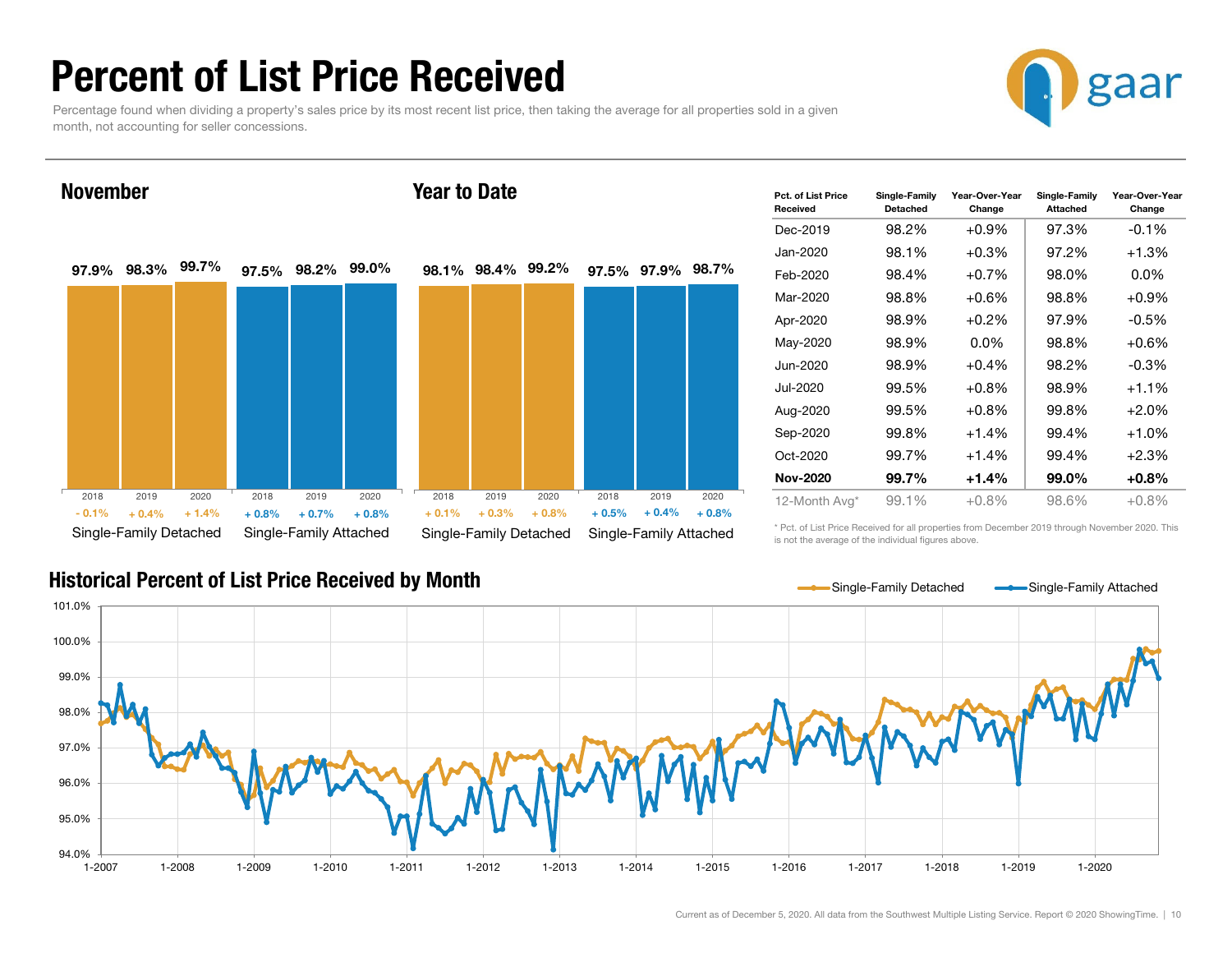## Housing Affordability Index

This index measures housing affordability for the region. For example, an index of 120 means the median household income is 120% of what is necessary to qualify for the median-priced home under prevailing interest rates. A higher number means greater affordability.



November

#### Year to Date



| <b>Affordability Index</b> | Single-Family<br>Detached | Year-Over-Year<br>Change | Single-Family<br><b>Attached</b> | Year-Over-Year<br>Change |
|----------------------------|---------------------------|--------------------------|----------------------------------|--------------------------|
| Dec-2019                   | 124                       | $0.0\%$                  | 160                              | $-8.0\%$                 |
| Jan-2020                   | 127                       | -1.6%                    | 172                              | -4.4%                    |
| Feb-2020                   | 125                       | -3.8%                    | 169                              | -4.5%                    |
| Mar-2020                   | 122                       | $-2.4%$                  | 166                              | $-3.5\%$                 |
| Apr-2020                   | 124                       | $0.0\%$                  | 178                              | $+17.9%$                 |
| May-2020                   | 128                       | $+8.5%$                  | 176                              | $+3.5%$                  |
| Jun-2020                   | 122                       | $+7.0\%$                 | 176                              | -0.6%                    |
| Jul-2020                   | 118                       | $0.0\%$                  | 169                              | $+4.3%$                  |
| Aug-2020                   | 114                       | $-9.5%$                  | 160                              | $-8.0\%$                 |
| Sep-2020                   | 116                       | $-7.9\%$                 | 159                              | $-11.7%$                 |
| Oct-2020                   | 112                       | $-10.4%$                 | 169                              | $-7.7\%$                 |
| <b>Nov-2020</b>            | 116                       | -7.9%                    | 169                              | $+0.6\%$                 |
| 12-Month Avg               | 121                       | $-4.0\%$                 | 169                              | $-3.4%$                  |

#### Historical Housing Affordability Index by Month

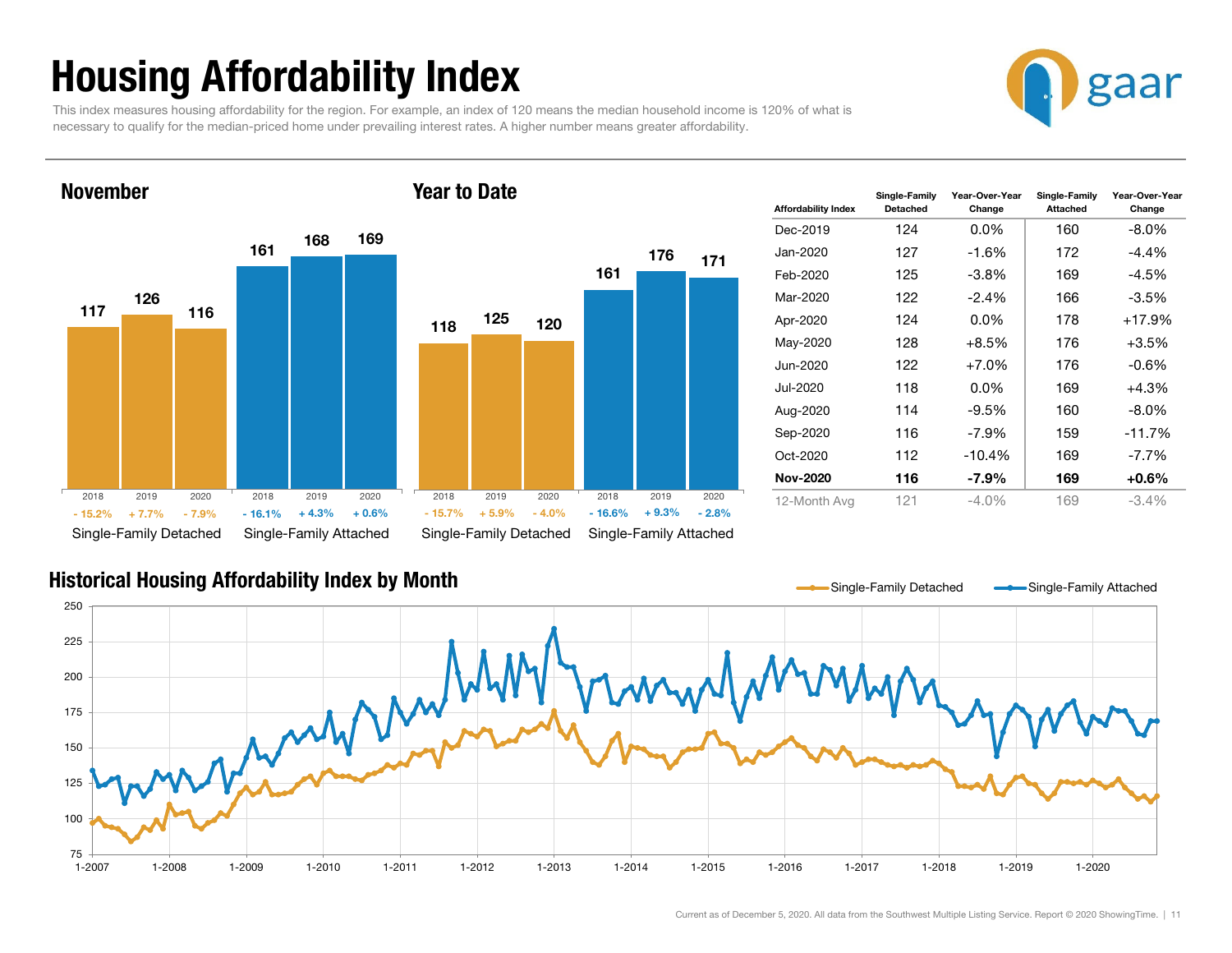### Inventory of Homes for Sale

The number of properties available for sale in active status at the end of a given month.





#### Historical Inventory of Homes for Sale by Month



Single-Family Detached **Single-Family Detached**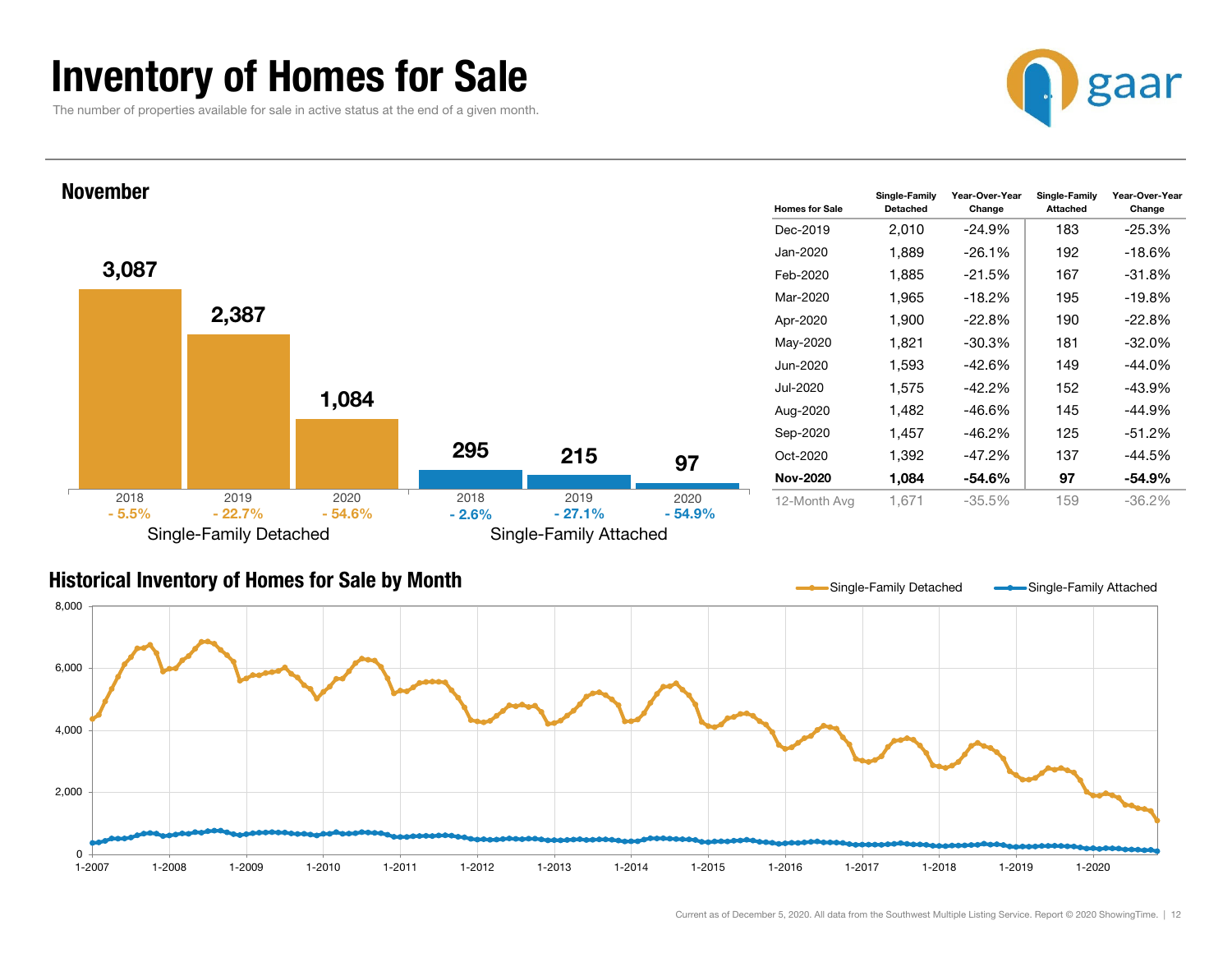### Absorption Rate

The inventory of homes for sale at the end of a given month, divided by the average monthly pending sales from the last 12 months.





| <b>Absorption Rate</b> | Single-Family<br><b>Detached</b> | Year-Over-Year<br>Change | Single-Family<br>Attached | Year-Over-Year<br>Change |
|------------------------|----------------------------------|--------------------------|---------------------------|--------------------------|
| Dec-2019               | 1.9                              | $-29.6\%$                | 1.7                       | $-26.1%$                 |
| Jan-2020               | 1.8                              | $-30.8\%$                | 1.7                       | $-26.1%$                 |
| Feb-2020               | 1.8                              | $-25.0\%$                | 1.5                       | $-37.5%$                 |
| Mar-2020               | 1.9                              | $-20.8\%$                | 1.8                       | $-25.0%$                 |
| Apr-2020               | 1.9                              | $-20.8\%$                | 1.7                       | $-29.2\%$                |
| May-2020               | 1.8                              | $-30.8%$                 | 1.6                       | $-38.5%$                 |
| Jun-2020               | 1.5                              | -44.4%                   | 1.3                       | $-50.0\%$                |
| Jul-2020               | 1.5                              | $-44.4\%$                | 1.3                       | $-50.0\%$                |
| Aug-2020               | 1.4                              | $-48.1%$                 | 1.3                       | $-48.0%$                 |
| Sep-2020               | 1.3                              | -50.0%                   | 1.1                       | $-54.2%$                 |
| Oct-2020               | 1.3                              | $-48.0\%$                | 1.2                       | $-47.8%$                 |
| <b>Nov-2020</b>        | 1.0                              | -56.5%                   | 0.8                       | $-60.0\%$                |
| 12-Month Avg*          | 1.6                              | $-37.9%$                 | 1.4                       | $-40.8%$                 |

#### Historical Absorption Rate by Month

\* Absorption Rate for all properties from December 2019 through November 2020. This is not the average of the individual figures above.



Single-Family Detached **Single-Family Attached**